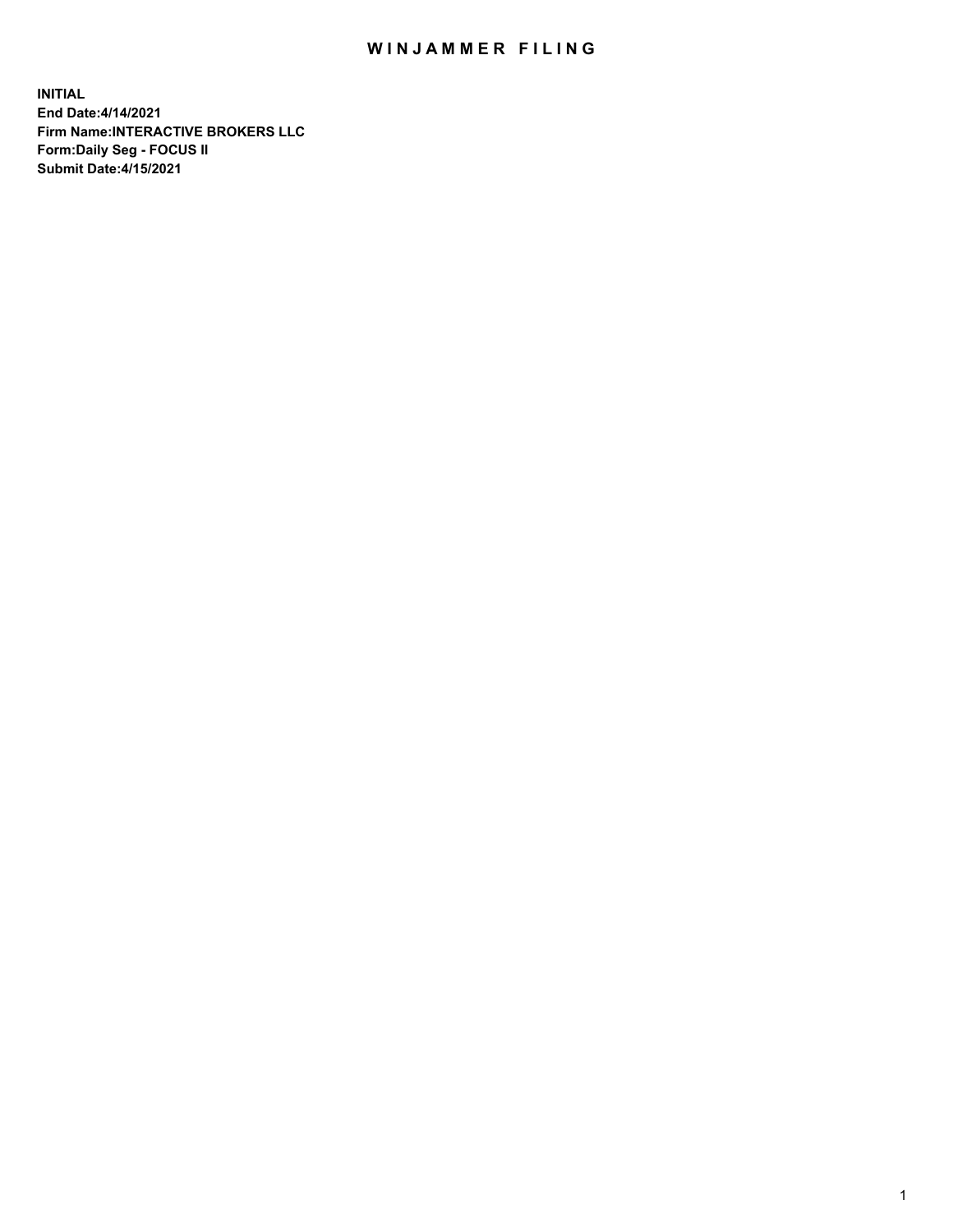**INITIAL End Date:4/14/2021 Firm Name:INTERACTIVE BROKERS LLC Form:Daily Seg - FOCUS II Submit Date:4/15/2021 Daily Segregation - Cover Page**

| Name of Company                                                                                                                                                                                                                                                                                                                | <b>INTERACTIVE BROKERS LLC</b>                                                                           |
|--------------------------------------------------------------------------------------------------------------------------------------------------------------------------------------------------------------------------------------------------------------------------------------------------------------------------------|----------------------------------------------------------------------------------------------------------|
| <b>Contact Name</b>                                                                                                                                                                                                                                                                                                            | James Menicucci                                                                                          |
| <b>Contact Phone Number</b>                                                                                                                                                                                                                                                                                                    | 203-618-8085                                                                                             |
| <b>Contact Email Address</b>                                                                                                                                                                                                                                                                                                   | jmenicucci@interactivebrokers.c<br>om                                                                    |
| FCM's Customer Segregated Funds Residual Interest Target (choose one):<br>a. Minimum dollar amount: ; or<br>b. Minimum percentage of customer segregated funds required:%; or<br>c. Dollar amount range between: and; or<br>d. Percentage range of customer segregated funds required between:% and%.                          | <u>0</u><br>$\overline{\mathbf{0}}$<br>155,000,000 245,000,000<br>0 <sub>0</sub>                         |
| FCM's Customer Secured Amount Funds Residual Interest Target (choose one):<br>a. Minimum dollar amount: ; or<br>b. Minimum percentage of customer secured funds required:%; or<br>c. Dollar amount range between: and; or<br>d. Percentage range of customer secured funds required between:% and%.                            | <u>0</u><br>$\overline{\mathbf{0}}$<br>80,000,000 120,000,000<br><u>00</u>                               |
| FCM's Cleared Swaps Customer Collateral Residual Interest Target (choose one):<br>a. Minimum dollar amount: ; or<br>b. Minimum percentage of cleared swaps customer collateral required:% ; or<br>c. Dollar amount range between: and; or<br>d. Percentage range of cleared swaps customer collateral required between:% and%. | $\overline{\mathbf{0}}$<br>$\underline{\mathbf{0}}$<br>$\underline{0}$ $\underline{0}$<br>0 <sub>0</sub> |

Attach supporting documents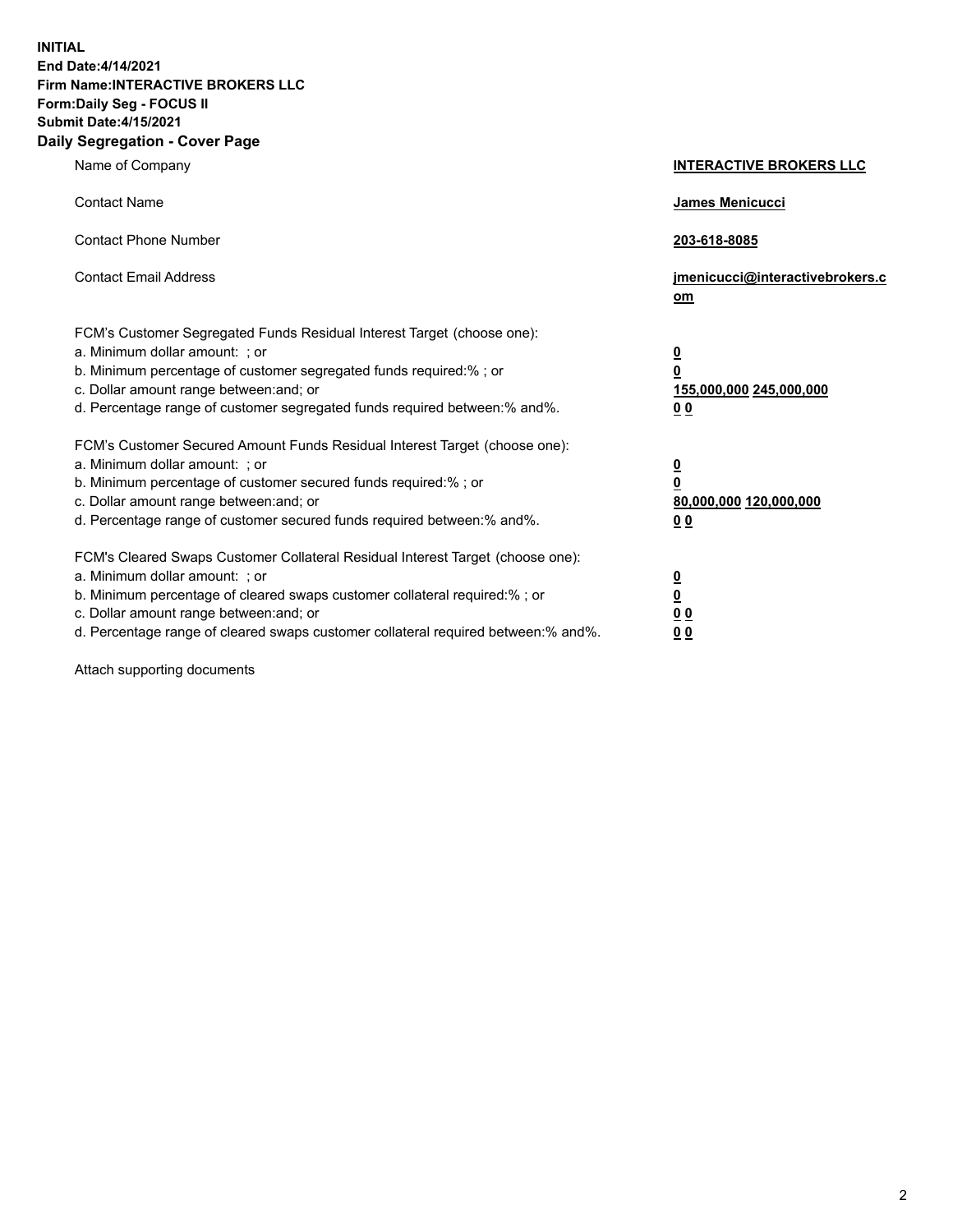## **INITIAL End Date:4/14/2021 Firm Name:INTERACTIVE BROKERS LLC Form:Daily Seg - FOCUS II Submit Date:4/15/2021 Daily Segregation - Secured Amounts**

|     | Daily Segregation - Secured Aniounts                                                                 |                                               |
|-----|------------------------------------------------------------------------------------------------------|-----------------------------------------------|
|     | Foreign Futures and Foreign Options Secured Amounts                                                  |                                               |
|     | Amount required to be set aside pursuant to law, rule or regulation of a foreign                     | $0$ [7305]                                    |
|     | government or a rule of a self-regulatory organization authorized thereunder                         |                                               |
| 1.  | Net ledger balance - Foreign Futures and Foreign Option Trading - All Customers                      |                                               |
|     | A. Cash                                                                                              | 471,502,218 [7315]                            |
|     | B. Securities (at market)                                                                            | $0$ [7317]                                    |
| 2.  | Net unrealized profit (loss) in open futures contracts traded on a foreign board of trade            | 14,380,701 [7325]                             |
| 3.  | Exchange traded options                                                                              |                                               |
|     | a. Market value of open option contracts purchased on a foreign board of trade                       | 98,876 [7335]                                 |
|     | b. Market value of open contracts granted (sold) on a foreign board of trade                         | $-7,132$ [7337]                               |
| 4.  | Net equity (deficit) (add lines 1. 2. and 3.)                                                        | 485,974,663 [7345]                            |
| 5.  | Account liquidating to a deficit and account with a debit balances - gross amount                    | 7,427 [7351]                                  |
|     | Less: amount offset by customer owned securities                                                     | 0 [7352] 7,427 [7354]                         |
| 6.  | Amount required to be set aside as the secured amount - Net Liquidating Equity                       | 485,982,090 [7355]                            |
|     | Method (add lines 4 and 5)                                                                           |                                               |
| 7.  | Greater of amount required to be set aside pursuant to foreign jurisdiction (above) or line          | 485,982,090 [7360]                            |
|     | 6.                                                                                                   |                                               |
|     | FUNDS DEPOSITED IN SEPARATE REGULATION 30.7 ACCOUNTS                                                 |                                               |
| 1.  | Cash in banks                                                                                        |                                               |
|     | A. Banks located in the United States                                                                | 90,683,758 [7500]                             |
|     | B. Other banks qualified under Regulation 30.7                                                       | 0 [7520] <b>90,683,758</b> [7530]             |
| 2.  | Securities                                                                                           |                                               |
|     | A. In safekeeping with banks located in the United States                                            | 299,995,500 [7540]                            |
|     | B. In safekeeping with other banks qualified under Regulation 30.7                                   | 0 [7560] 299,995,500 [7570]                   |
| 3.  | Equities with registered futures commission merchants                                                |                                               |
|     | A. Cash                                                                                              | $0$ [7580]                                    |
|     | <b>B.</b> Securities                                                                                 | $0$ [7590]                                    |
|     | C. Unrealized gain (loss) on open futures contracts                                                  | $0$ [7600]                                    |
|     | D. Value of long option contracts                                                                    | $0$ [7610]                                    |
|     | E. Value of short option contracts                                                                   | 0 [7615] 0 [7620]                             |
| 4.  | Amounts held by clearing organizations of foreign boards of trade                                    |                                               |
|     | A. Cash                                                                                              | $0$ [7640]                                    |
|     | <b>B.</b> Securities                                                                                 | $0$ [7650]                                    |
|     | C. Amount due to (from) clearing organization - daily variation<br>D. Value of long option contracts | $0$ [7660]<br>$0$ [7670]                      |
|     | E. Value of short option contracts                                                                   |                                               |
| 5.  | Amounts held by members of foreign boards of trade                                                   | 0 [7675] 0 [7680]                             |
|     | A. Cash                                                                                              | 221,371,547 [7700]                            |
|     | <b>B.</b> Securities                                                                                 | $0$ [7710]                                    |
|     | C. Unrealized gain (loss) on open futures contracts                                                  | 10,237,820 [7720]                             |
|     | D. Value of long option contracts                                                                    | 98,876 [7730]                                 |
|     | E. Value of short option contracts                                                                   | <mark>-7,132</mark> [7735] 231,701,111 [7740] |
| 6.  | Amounts with other depositories designated by a foreign board of trade                               | $0$ [7760]                                    |
| 7.  | Segregated funds on hand                                                                             | $0$ [7765]                                    |
| 8.  | Total funds in separate section 30.7 accounts                                                        | 622,380,369 [7770]                            |
| 9.  | Excess (deficiency) Set Aside for Secured Amount (subtract line 7 Secured Statement                  | 136,398,279 [7380]                            |
|     | Page 1 from Line 8)                                                                                  |                                               |
| 10. | Management Target Amount for Excess funds in separate section 30.7 accounts                          | 80,000,000 [7780]                             |
| 11. | Excess (deficiency) funds in separate 30.7 accounts over (under) Management Target                   | 56,398,279 [7785]                             |
|     |                                                                                                      |                                               |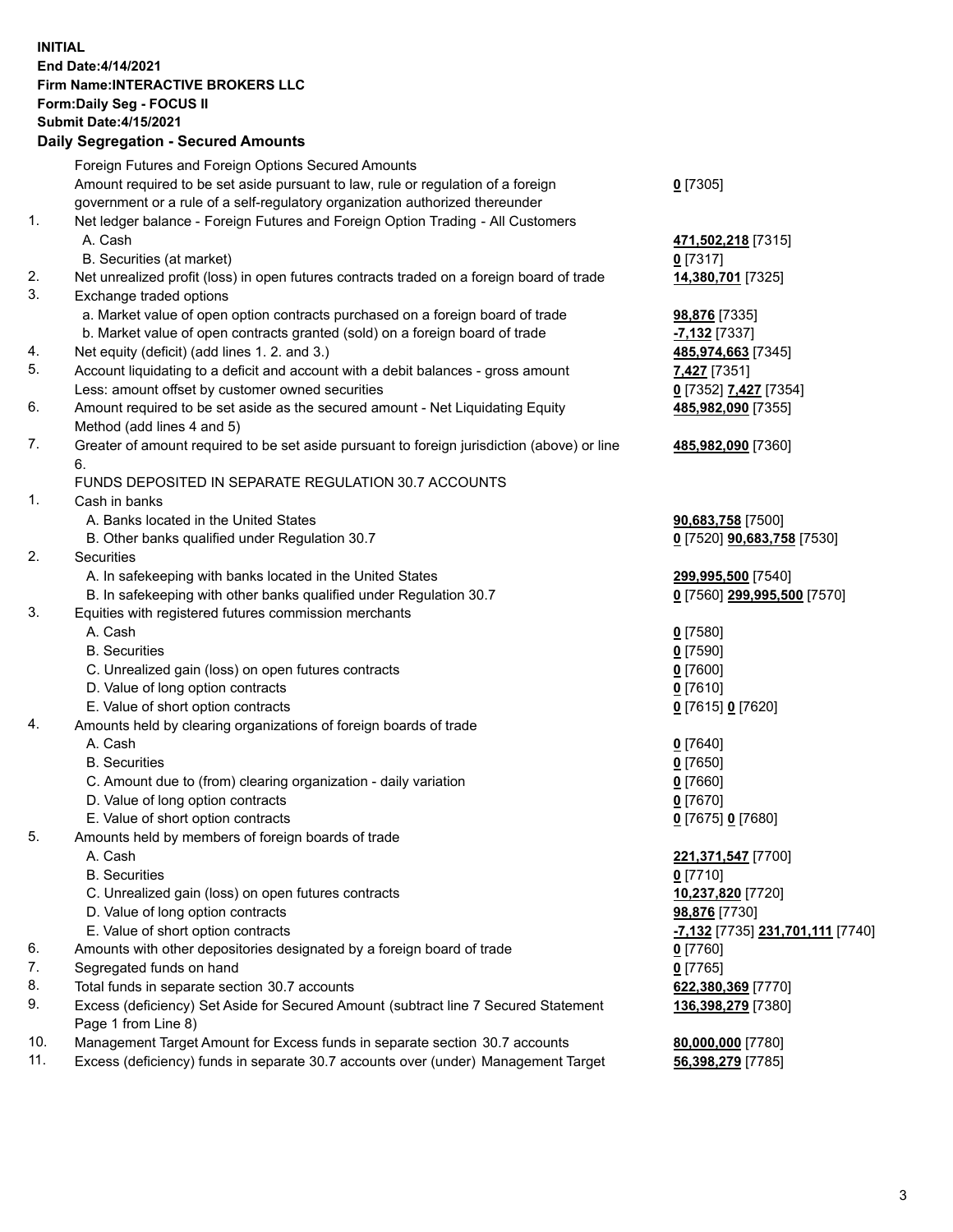**INITIAL End Date:4/14/2021 Firm Name:INTERACTIVE BROKERS LLC Form:Daily Seg - FOCUS II Submit Date:4/15/2021 Daily Segregation - Segregation Statement** SEGREGATION REQUIREMENTS(Section 4d(2) of the CEAct) 1. Net ledger balance A. Cash **6,445,378,936** [7010] B. Securities (at market) **0** [7020] 2. Net unrealized profit (loss) in open futures contracts traded on a contract market **164,420,899** [7030] 3. Exchange traded options A. Add market value of open option contracts purchased on a contract market **275,818,083** [7032] B. Deduct market value of open option contracts granted (sold) on a contract market **-234,813,187** [7033] 4. Net equity (deficit) (add lines 1, 2 and 3) **6,650,804,731** [7040] 5. Accounts liquidating to a deficit and accounts with debit balances - gross amount **1,323,519** [7045] Less: amount offset by customer securities **0** [7047] **1,323,519** [7050] 6. Amount required to be segregated (add lines 4 and 5) **6,652,128,250** [7060] FUNDS IN SEGREGATED ACCOUNTS 7. Deposited in segregated funds bank accounts A. Cash **1,218,747,731** [7070] B. Securities representing investments of customers' funds (at market) **3,200,462,990** [7080] C. Securities held for particular customers or option customers in lieu of cash (at market) **0** [7090] 8. Margins on deposit with derivatives clearing organizations of contract markets A. Cash **1,964,884,133** [7100] B. Securities representing investments of customers' funds (at market) **421,529,268** [7110] C. Securities held for particular customers or option customers in lieu of cash (at market) **0** [7120] 9. Net settlement from (to) derivatives clearing organizations of contract markets **9,420,069** [7130] 10. Exchange traded options A. Value of open long option contracts **275,780,759** [7132] B. Value of open short option contracts **-234,819,509** [7133] 11. Net equities with other FCMs A. Net liquidating equity **0** [7140] B. Securities representing investments of customers' funds (at market) **0** [7160] C. Securities held for particular customers or option customers in lieu of cash (at market) **0** [7170] 12. Segregated funds on hand **0** [7150] 13. Total amount in segregation (add lines 7 through 12) **6,856,005,441** [7180] 14. Excess (deficiency) funds in segregation (subtract line 6 from line 13) **203,877,191** [7190] 15. Management Target Amount for Excess funds in segregation **155,000,000** [7194] **48,877,191** [7198]

16. Excess (deficiency) funds in segregation over (under) Management Target Amount Excess